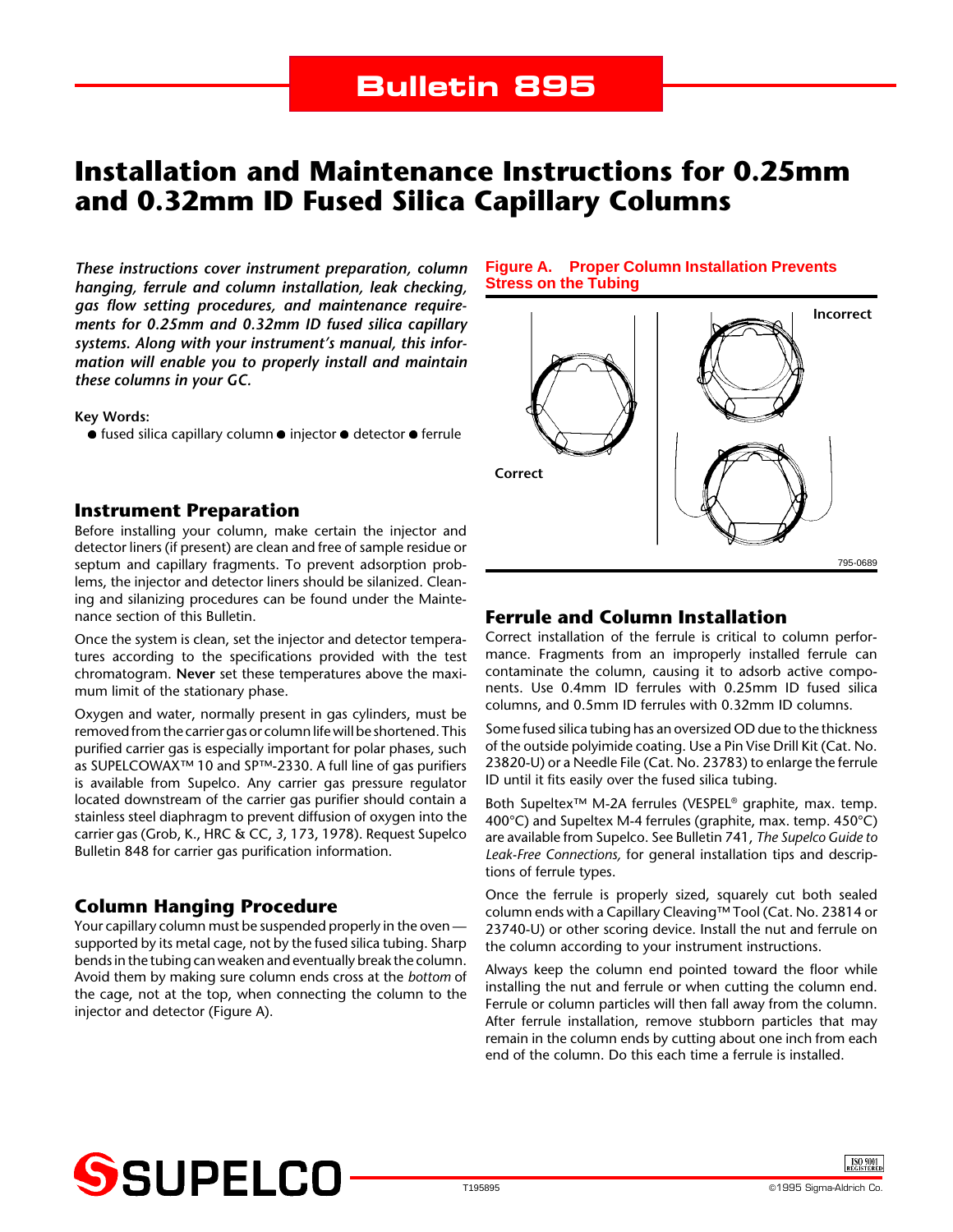Examine the column ends closely with a magnifying glass to make sure they were cut squarely. Jagged edges from improperly cut tubing can seriously impede column performance (Figure B).

### **Figure B. Cutting Fused Silica Tubing**



When installing a fused silica column in the injector port and detector, follow the instrument manufacturer's recommended insertion distances. Otherwise, column performance may be affected. Use typewriter correction fluid or a felt-tipped pen to mark the correct distances on the fused silica tubing (Figure C).

#### **Figure C. Marking the Insertion Distance**



912-0052

Once these insertion distances are marked, install the column in the injection port. Before completing the hook-up to the detector, turn on the carrier gas flow to purge the column. Typical head pressures for various column IDs and lengths are given in Table 1. You will later fine-tune these tentative settings.

#### **Table 1. Column Head Pressure**

| <b>Column ID</b><br>(mm) | <b>Column Length</b><br>(m) | <b>Column Head Pressure</b><br>(psig) |
|--------------------------|-----------------------------|---------------------------------------|
| 0.20                     | 15                          | 15                                    |
|                          | 30                          | 30                                    |
|                          | 50                          | 40                                    |
|                          | 60                          | 50                                    |
| 0.25                     | 15                          | 10                                    |
|                          | 30                          | 15                                    |
|                          | 60                          | 30                                    |
| 0.32                     | 15                          | 5                                     |
|                          | 30                          | 9                                     |
|                          | 60                          | 18                                    |

When connecting the column to the flame ionization detector (FID), *make sure the flame is out*. Be careful not to push the column end through the FID jet orifice or beyond the radioactive foil in an electron capture detector (ECD). Improper installation in any detector will seriously impair chromatographic performance. After connecting the column to the detector, turn on the make-up gas.

## **Checking for Leaks**

Once the column is connected to the instrument, turn on the carrier and make-up gases and check the fittings for leaks. **Do not use liquid leak detectors.** These liquids can be drawn into the column or column fittings and contaminate the system. The best way to leak-check a capillary system is with GOW-MAC<sup>®</sup> Gas Leak Detectors (Deluxe Model, Cat. No. 22409; Mini Model, Cat. No. 22807 or 22808). These detectors operate on the same principle as a thermal conductivity detector. They are highly sensitive to low concentrations of He,  $H<sub>2</sub>$ , and N<sub>2</sub> and cannot contaminate the instrument or column.

If GOW-MAC Gas Leak Detectors are unavailable and you are using Supeltex™ M-2A or Supeltex M-4 ferrules, minimize the risk of leaks by tightening the ferrules until the tubing no longer moves in the fittings. (Be sure to readjust insertion distances.) One-fourth turn past fingertight is usually sufficient. But, be careful — oxygen entering a leaking connection could shorten the life of your column.

## **Gas Flow Setting Procedure**

Once a leak-free system is established, gas flows can be set. There are three flows to adjust: (1) make-up gas flow, (2) splitter vent flow, and (3) column flow. The latter rate has already been tentatively set by back pressure (Table 1). These flows should be set in the above order at ambient temperature, until otherwise specified in these instructions.

- 1. The first and easiest flow to set is the make-up gas. Once set, it should not require altering. Refer to your instrument manual for instructions and specifications for setting this flow — typically 20-60cc/min.
- 2. The second flow to set, the splitter vent flow, determines the split ratio. Unlike the make-up gas flow, the splitter vent flow must be readjusted each time the starting oven temperature or carrier gas head pressure is altered. When testing the column with our test mix, we recommend setting the splitter vent flow according to Table 2, thus providing an approximate split ratio of 100:1. Other samples may require lower split ratios to improve detection or higher ratios to prevent column overload.

#### **Table 2. Recommended Splitter Vent Flow**

| Column ID<br>(mm) | <b>Splitter Vent Flow*</b><br>(for 100:1 split ratio)<br>(cclmin) |  |
|-------------------|-------------------------------------------------------------------|--|
| 0.20              | 45-55                                                             |  |
| 0.25              | 65-70                                                             |  |
| 0.32              | 100-110                                                           |  |

\*For helium, 20cm/sec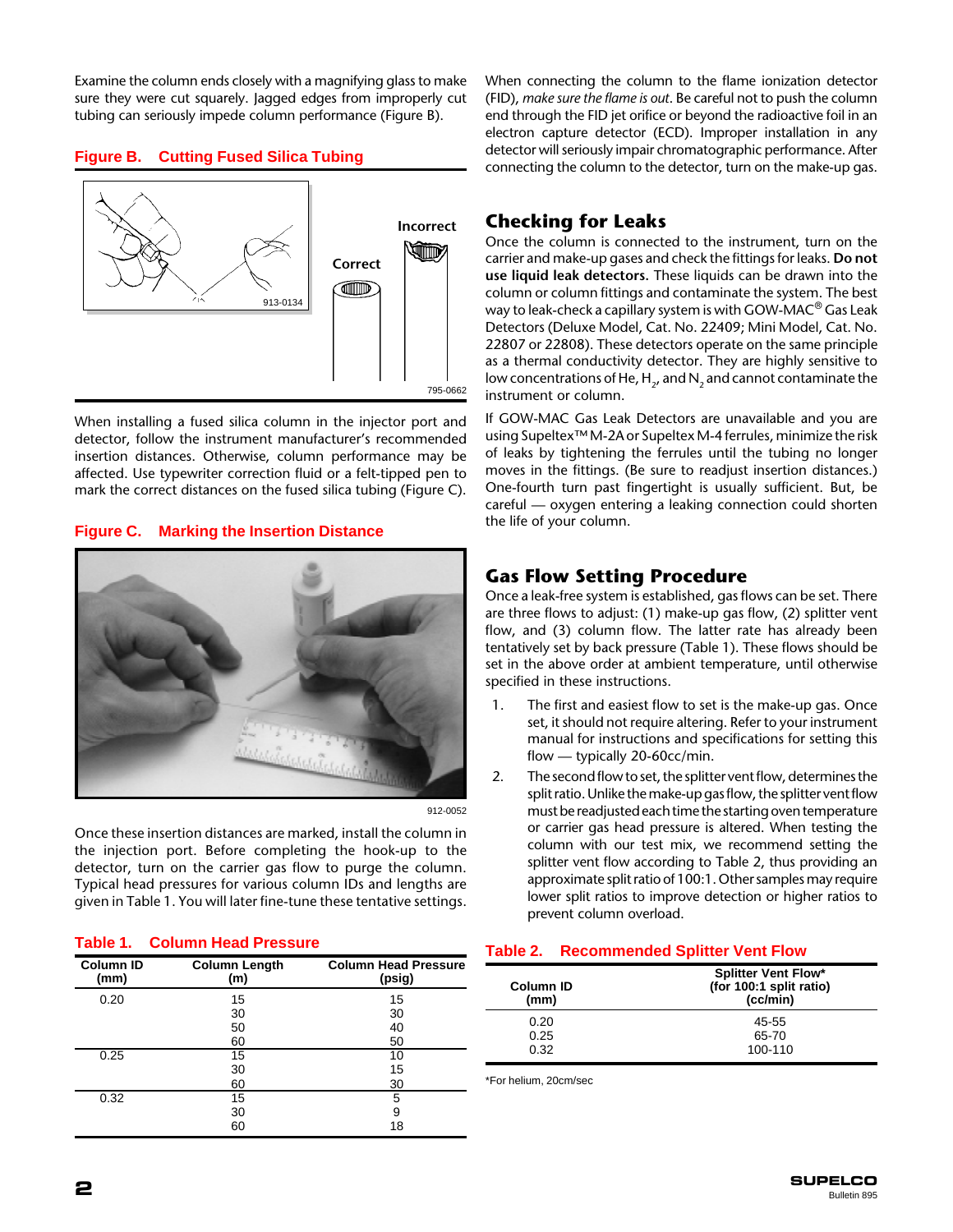- 3. To prevent possible column damage, turn on your detector and check your capillary system before adjusting the oven temperature to operational level. This can be accomplished by injecting 25-50 $\mu$ L of a 1% methane in N<sub>2</sub> gas blend (Cat. No. 23443) onto the column and examining the resulting peak. Expect a very sharp, symmetrical peak. See the chromatogram supplied with your column for comparison. If tailing is evident, there could be dead volume in the system. If there is no peak at all, suspect a hook-up or detector problem. Before proceeding, corrections should be made.
- 4. To prevent oxidation once a symmetrical methane peak is obtained, purge the column with carrier gas for 30 to 60 minutes before heating. The column is then ready to be programmed up in temperature at about 2°C/min. A temperature of 20°C to 40°C below the column's maximum temperature should be held for 2 to 16 hours (see conditioning instructions with your column). Extensive conditioning should not be necessary.
- 5. If you wish to minimize bleed or baseline rise during a temperature programmed analysis, we recommend you program condition the column. Set the GC to repetitively cycle the oven temperature up and down overnight, following the same temperature program to be used for the analysis. Programmed conditioning stabilizes the baseline much faster than conditioning at a high isothermal temperature. Remember to heat and cool capillary column *slowly*. Use temperature programming rates of less than 25°C/min and allow the oven cooling mechanism to operate automatically. Thermal shocks could damage a capillary column by causing the phase to puddle. After conditioning the column, slowly drop the temperature to the level indicated on the test chromatogram specification sheet. Once the temperature has equilibrated, set the carrier gas flow rate by adjusting the average linear gas velocity  $(\bar{u})$ , the speed at which an unretained substance (typically methane) flows from the inlet to the outlet of the column. Calculate linear velocity by making a 20 to 50µL injection of 1% methane in  $N<sub>2</sub>$  gas blend (as used previously) onto your column and measure the methane peak retention time. If your are using an electrochemical detector, use an inert halogenated gas, such as Freon®22, to set the linear velocity. Use the following formula:

Average Linear Gas Rate =  $\bar{u} = L/t_m$ 

- $L =$  length of column in cm
- $t_m$  = retention time of methane in seconds

Refer to Table 4 for optimum average linear gas rates. These retention times can be adjusted by varying the carrier gas head pressure (see your instrument manual for specific instructions). If you change the carrier gas head pressure or starting oven temperature, remember to reset the splitter vent flow.

#### Table 4 Recommended Methane Retention Times<sup>\*</sup>

| Column<br>Length (m) | Η,   | Carrier Gas (min:sec)<br>He |       |
|----------------------|------|-----------------------------|-------|
| 10                   | 0:25 | 0:50                        | 1:40  |
| 15                   | 0:38 | 1:15                        | 2:30  |
| 30                   | 1:15 | 2:30                        | 5:00  |
| 50                   | 2:05 | 4:10                        | 8:20  |
| 60                   | 2:30 | 5:00                        | 10:00 |
| 100                  | 4:10 | 8:20                        | 16:40 |

 $\blacklozenge$  There are different optimum average linear velocities for different carrier gases: i.e.,  ${\sf H}_{\sf 2}$  — 40cm/sec, He — 20cm/sec,  ${\sf N}_{\sf 2}$  — 10cm/sec.

6. After all flows have been adjusted the system is ready for evaluation. Use the test mix shipped with your column to evaluate your system. For details on the use of this test mix and interpretation of the results, see the test mix instruction sheet and the QA test chromatogram.

## **Special Considerations for Nonbonded Phases**

Chromatographically bonded and nonbonded phases provide the same resolution. They also perform similarly, with the following exceptions:

**Sensitivity to thermal shock** — Nonbonded phases are more sensitive to thermal shocks that can permanently damage a capillary column. Never heat or cool nonbonded columns at more than 25°C/ min. Cool the column by allowing the oven door mechanism to operate automatically. Do not force the column to cool faster by opening the oven door wide or by using cryogenic cooling.

**Choice of solvents for splitless or on-column injection** — Choose a solvent that will minimize the temperature program rate needed to achieve good solvent focusing. We recommend a solvent with a boiling point 30°C to 40°C below the elution temperature for the first sample component of interest. This will produce the solvent effect at higher initial temperatures, reduce the programming rate needed for solvent focusing in a splitless analysis, and decrease the overall analysis time.

**Precautions for on-column injections** — A guard column (1 meter of deactivated fused silica tubing) should be used when performing on-column injections onto a nonbonded phase. A guard column is also recommended (but not required) for bonded phase columns. It will protect the nonbonded phase from being dissolved at the column inlet during injections. Guard columns also prevent nonvolatile and insoluble sample components from ruining your analytical column. Attach them to your analytical column with a Capillary Butt Connector. Refer to the Supelco catalog for more information.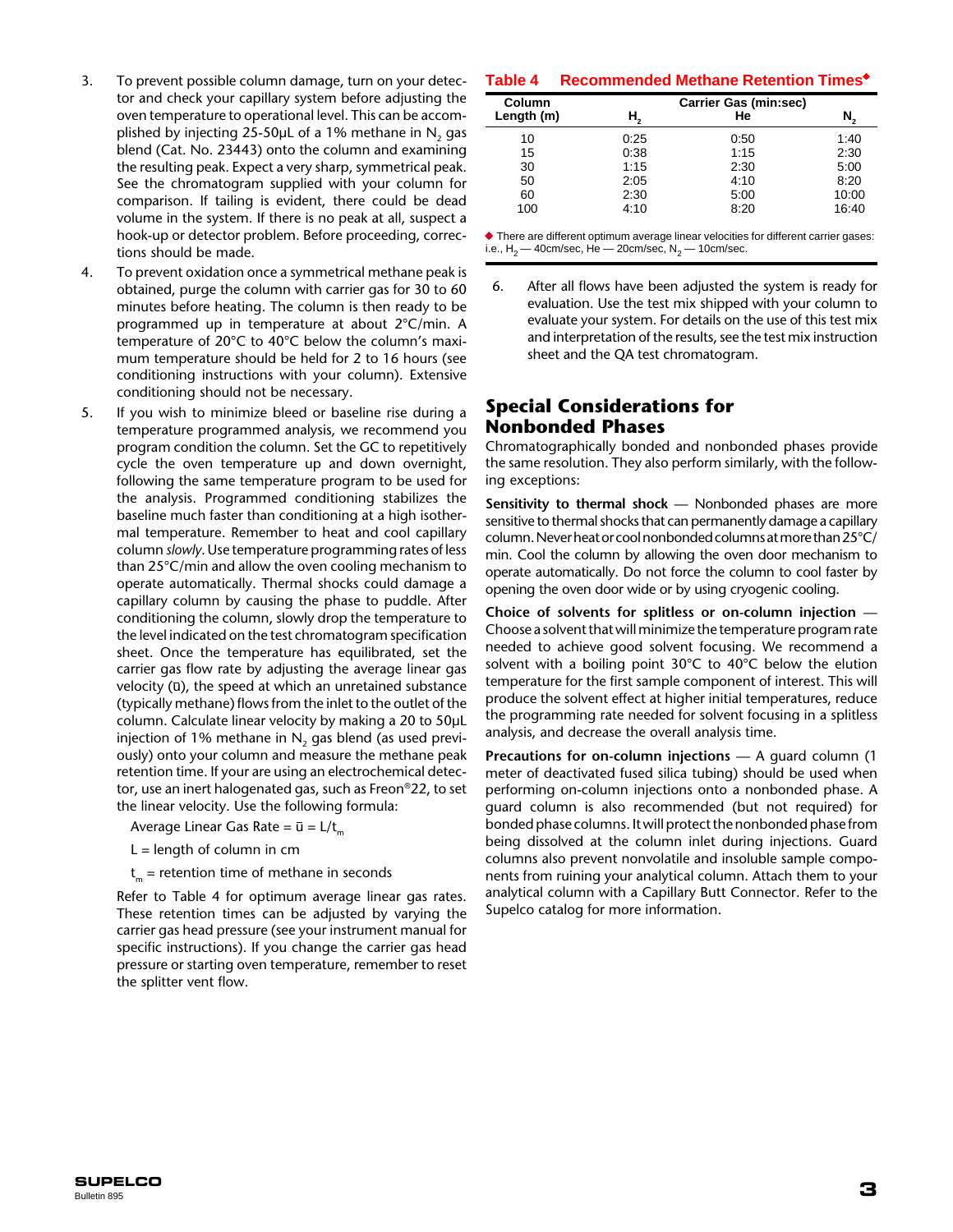## **Maintenance**

Accurate qualitative and quantitative capillary chromatography requires a strict program of maintenance. Splitter liners and detector liners (if present) should be periodically cleaned and deactivated. Run the test mix weekly to verify consistent system performance, and routinely examine the column inlet end for particles and contaminants. Also, the column should be reversed (detector end of the column connected to the injection port) to help maintain a uniform film thickness, thereby increasing column life.

#### **Injector/Detector Liners**

Often only 1-5ng of a sample component passes through a column. Therefore, clean, inert liners are necessary to prevent adsorption of the sample components. The liners cover areas of direct sample contact which, if dirty, can diminish system performance. Most available liners are not deactivated, although they should be. Deactivated liners for most GCs can be found in the Supelco catalog.

Since injector sleeves can become contaminated with septum fragments and sample residue, examine the sleeves each time you change the septum. If dirty, rinse the sleeves with pentane, methylene chloride or acetone. These solvents do not affect the deactivated surface. If a harsher chemical clean-up is necessary, or if a water-soap solution is used, the surface may have to be redeactivated with Sylon™-CT (Cat. No. 33065-U). If a sleeve cannot be cleaned with organic solvents, we recommend discarding it and using a new, deactivated sleeve.

If samples are quite dirty, you may want to pack the splitter liner to catch sample residue. Simply pack about 1/2" of the splitter sleeve with an inert material such as SUPELCOPORT™ support. To prepare a pre-column, this material can be coated with the same phase as the capillary column. A discussion on this technique is on page 50 in *Introduction to Open Tubular Columns* by L.S. Ettre, Perkin-Elmer Corporation, 1974 (Cat. No. 23556).

#### **Routine Column Maintenance**

To ensure that your chromatographic system performs at optimum, make a weekly injection of the appropriate isothermal test mix and compare the results to the original test chromatogram. (Test mixes are available for all Supelco capillary columns.) If you do not obtain similar efficiency and adsorptivity results, you may have instrument or installation problems. If so, troubleshoot the system using these instructions and correct the problem. When you can duplicate the test results, your column will be performing at optimum. Interpretation of the test results is covered in the test mix instruction sheet.

Depending on use, capillary columns may eventually show tailing, broadening peaks, or retention changes. If your column shows tailing peaks and you have concluded that dirty liners are not the cause, then the problem could be septum fragments or sample residue contaminating the inlet end of the column. This can be quickly cured by cutting two loops (1/2 meter) from the inlet end of the column. If necessary, a bonded phase capillary column can be rinsed with a solvent to remove contaminants. See "Rinsing a Bonded Phase" (following) for details.

If you observe a gradual loss of column efficiency or decrease in retention times, two possible causes exist: (1) the column inlet is dirty or (2) phase has gradually bled from the inlet end of the column and recondensed farther down. This phase gradient results from having a continual one-directional flow. Avoid this by

periodically (about every two weeks) reversing the inlet and detector ends of the column, and thus the direction of flow. This procedure is a preventative, not a cure.

#### **Rinsing a Bonded Phase**

You can rinse a Supelco bonded phase capillary column with certain solvents to remove soluble contaminants that cause adsorption and peak tailing. Rinsing, however, also removes polymer fragments formed by thermal degradation of the phase during analyses. Therefore, each time the column is rinsed and subsequently heated, analysis time decreases by approximately 5%.

When flushing contaminants from the inlet, solvent should always flow **to** the inlet **from** the outlet. You may find it easiest to attach the inlet end of the column to a vacuum source and pull the solvent through the column.

Alternatively, solvent may be pushed through the column from a pressurized reservoir at approximately 30psig. All Supelco bonded phase columns can be rinsed with pentane, methyl chloride or acetone. Other solvents have unpredictable results and therefore are not recommended. We suggest solvent volumes of 5-10mL.

In some cases, contaminants polymerize in the column inlet and rinsing with solvents will not restore the column to acceptable performance. In such cases, cut off two loops (1/2 meter) from the column inlet. If samples are excessively dirty, attach a guard column to the column inlet, with a capillary butt connector to prevent contamination from reaching the analytical column. Refer to the Supelco catalog for more information regarding columns.

In summary, capillary columns are extremely sensitive to changing conditions. A routine injection of the test mix allows a weekto-week comparison of your system's condition, making it easy to pinpoint when conditions change. Injector and detector sleeves should also be examined frequently, and a periodic reversal of flow will prolong the useful life of your column.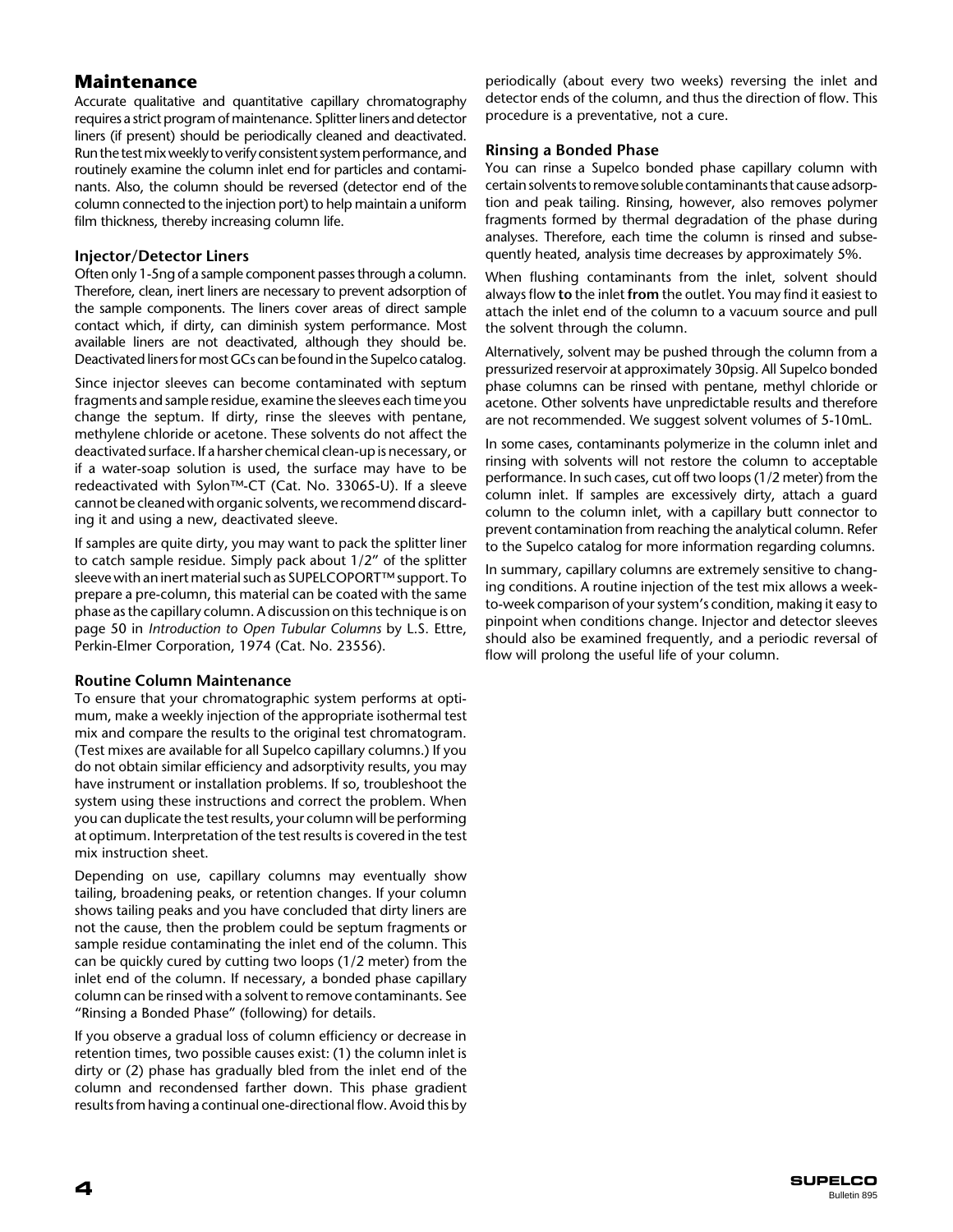### **Ordering Information:**

## **Helpful Products To Simplify Column Installation**

#### **GOW-MAC Gas Leak Detectors for GC Fittings**



995-0110

- Deluxe model with meter readout and audible leak alarm
- Smallest mini detector available, only one with a rechargeable battery.

GOW-MAC Gas Leak Detectors use thermal conductivity to accurately locate gas leaks. The units pinpoint leaks by detecting gases that have a thermal conductivity value different from that of air. This clean and efficient method of leak detection completely eliminates the risk of system contamination that can result from using soap solution.

| <b>Description</b>           | Cat. No. |
|------------------------------|----------|
| Deluxe Model                 | 22409    |
| Mini Model                   |          |
| 115VAC/60Hz                  | 22807    |
| 230VAC/50Hz                  | 22808    |
| Carrying case for mini model | 22809    |
|                              |          |

#### **GlasSeal™ Capillary Column Connector**

GlasSeal connectors immediately connect fused silica tubing of the same or different diameter — no tools, no leaks. Use to connect a guard column or transfer line, repair a broken column, or connect columns having the same or different phases. "Y" connectors split a sample to two columns or a column effluent to two detectors. Silanized for an inert inside surface. Choose borosilicate glass or fused silica. For use with our 0.25mm-0.53mm ID tubing.

| <b>Description</b>                          | Cat. No. |
|---------------------------------------------|----------|
| <b>GlasSeal Capillary Column Connectors</b> |          |
| Borosilicate, pk. of 12                     | 20479    |
| Fused Silica, pk. of 25                     | 23628    |
| "Y" GlasSeal Capillary Column Connectors    |          |
| Borosilicate, each                          | 20480    |
| Fused Silica, pk. of 3                      | 23632    |
|                                             |          |

#### **High Capacity Carrier Gas Purifier**



994-0140

- Removes oxygen at high concentrations when disposable purifiers cannot
- Can triple the life of a capillary column
- l Use with all carrier gas (except hydrogen) with flow rates as high as 1100cc/min Supelco's high capacity gas purifier prevents carrier gas with high concentrations of oxygen or water from destroying your capillary column. By ensuring that only pure gases enter the column, this purifier can extend the life of your column dramatically.

| Power (VAC) | <b>Fitting (inches)</b> | Cat. No. |
|-------------|-------------------------|----------|
| 115         | 1/8                     | 23800-U  |
| 115         | 1/4                     | 23802    |
| 220         | 1/8                     | 23801    |
| 220         | 1/4                     | 23803    |

#### **Capillary Cleaving™ Tool**



912-0177

Make scalpel-like cuts in both polyimide and fused silica — no jagged edges to create problems. Industrial sapphire cutting edges remain sharp indefinitely. The spring-loaded retractable blade version reduces the chances of breakage if the tool is dropped.

| <b>Description</b>                             | Cat. No. |
|------------------------------------------------|----------|
| Capillary Cleaving Tool with fixed blade       | 23740-U  |
| Capillary Cleaving Tool with retractable blade | 23814    |
| Replacement Blade                              | 23815    |